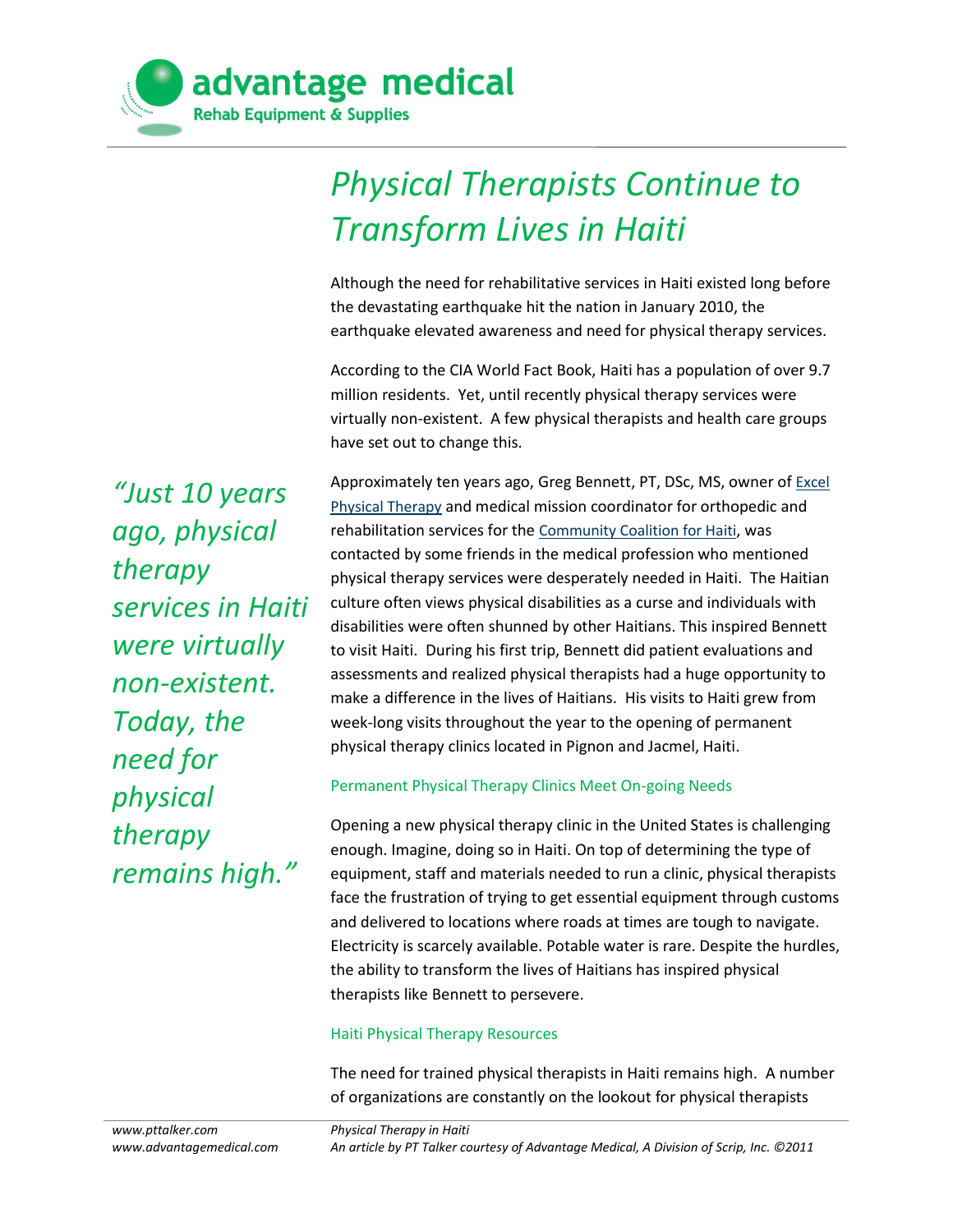

interested in making a difference in Haiti.

The Rehab Clinic of Jacmel is frequently looking for physical therapists to volunteer their time and energy in Haiti. To find out more about volunteering at this clinic visit the Community Coalition for Haiti (cchaiti.org) or the PT Help for Haiti website (pthelpforhaiti.org).

The Global Therapy Group also has a permanent clinic in the works. They are seeking volunteers to work at the clinic throughout the year. Find more details at globaltherapygroup.org. You'll also find additional ways you can help on the APTA website (apta.org/Haiti).

If you're interested in volunteering in Haiti, there are a few things you'll need before you go. A passport is required and in some cases a Visa. Vaccinations are also required. The CDC website (cdc.gov) offers a full list of recommended vaccinations. You should plan on getting vaccinations at least 6 weeks prior to the date you attend to leave. Many of the volunteer organizations like the Community Coalition for Haiti supply volunteers with housing, insurance and travel assistance.

*To learn more about making a difference in Haiti listen to two podcasts on the topic. One featuring Greg Bennett, PT, medical mission's coordinator for orthopedic and rehabilitation services for the Community Coalition for Haiti, and Donna Hutchinson, PT and cofounder of Global Therapy Group at PTTalker.com.*

*"There are ample opportunities to make a difference in Haiti"*